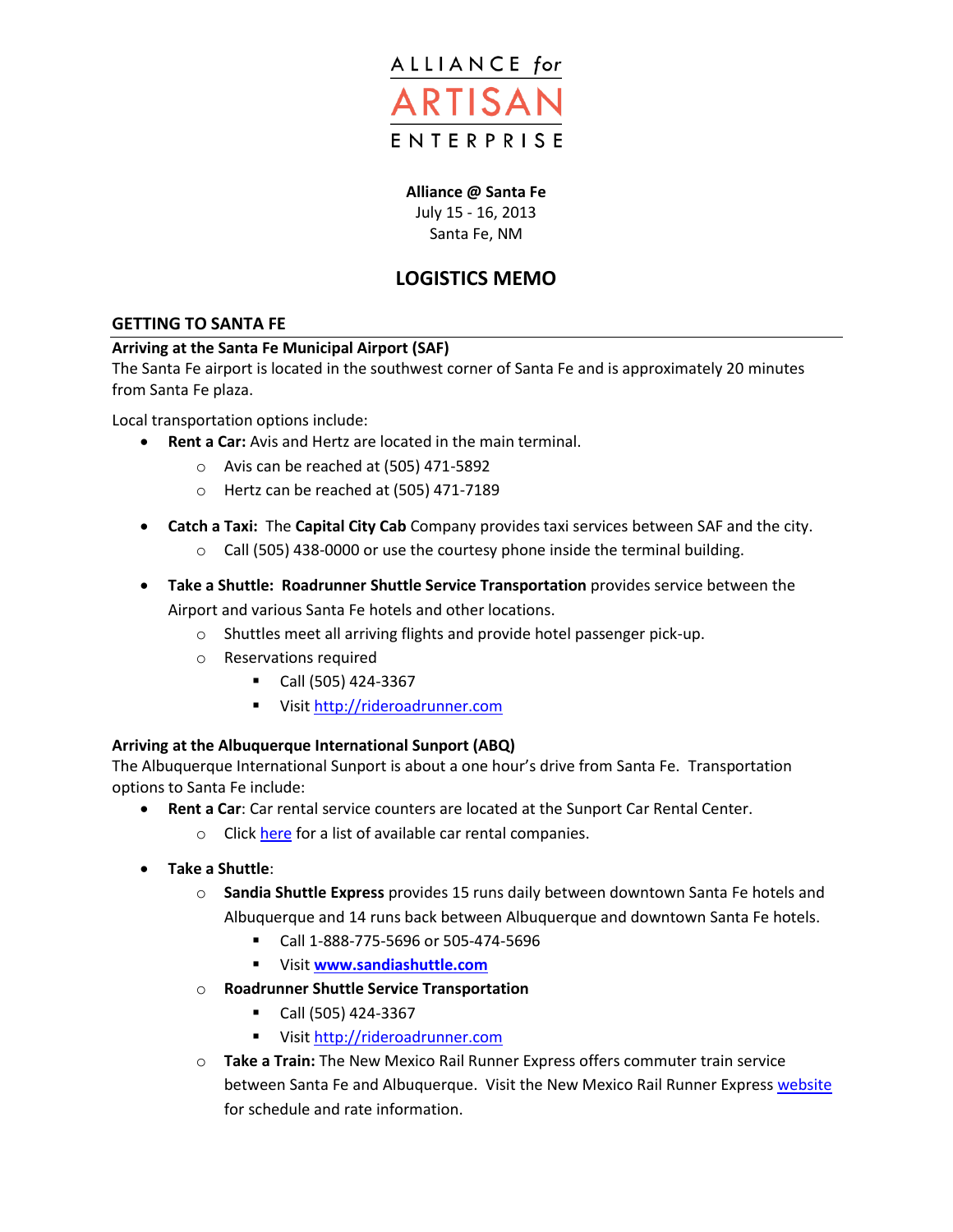# **HOTEL ACCOMMODATIONS**

La Posada de Santa Fe is offering a generous Alliance @ Santa Fe rate of **\$149 per night** from **July 14 – 16.** Resort and parking fees are waived and you will receive 10% off at La Posada Spa.

- To reserve a room, book before **July 10**:
	- o Call 1.855.278.5276 and provide group name of Alliance @ Santa Fe

For other hotel options, please visit the Santa Fe Convention and Visitors Bureau's [list of local hotels.](http://santafe.org/Visiting_Santa_Fe/Accommodations/Hotels_and_Motels/index.html)

# **OPENING RECEPTION AND DINNER**

On **Monday, July 15 at 6:00 PM**, you are invited to join us at the home of Pat McDonough and Nella Domenici, for a casual poolside dinner, to honor Clare Brett Smith with the first Alliance for Artisan Enterprise Artisan Hero Award.

- **Address:** 1420 Old Pecos Trail, Santa Fe, NM 87505 (approximately 2 miles from Santa Fe Plaza)
- **Parking:** Valet parking will be available.
- **Transportation for Artisans:** Shuttle service will be provided for artisans who are staying at the Sage Inn. Refer to the artisan transportation schedule for details.

### **DAY OF CONFERENCE**

Our day of participatory sessions and discussions will begin on **Tuesday, July 16 at 8:00 AM** and end by **6:00 PM.**

- **Registration and Breakfast:** Registration will begin at 8:00 AM and the first session will begin at 8:30 AM. A light breakfast will be served during registration.
- **Location:** Museum of International Folk Art (MOIFA), 706 Camino Lejo Santa Fe, NM 87505
- **Transportation and Parking:** Self-parking is available at MOIFA and shuttle service will be provided for artisans at the Sage Inn.
- **Meals:** Lunch and snacks will be provided.
- **Dress:** Casual dress is acceptable.

### **WEATHER**

The average high temperature for Santa Fe in July is 86°F and the average low temperature is 55°F. Be prepared for very hot days and cool nights. We recommend that you pack a lightweight jacket, long sleeve shirts, or cardigans for the evening.

### **STAFF CONTACT**

If you have any questions prior to traveling to Santa Fe or while in Santa Fe, please contact Sandhya Deshetty.

### **Sandhya Deshetty**

Program Officer, Aspen Global Health and Development The Aspen Institute **Office:** 202.736.2504 **Cell:** 202.304.5025 [Sandhya.deshetty@aspeninstitute.org](mailto:Sandhya.deshetty@aspeninstitute.org)